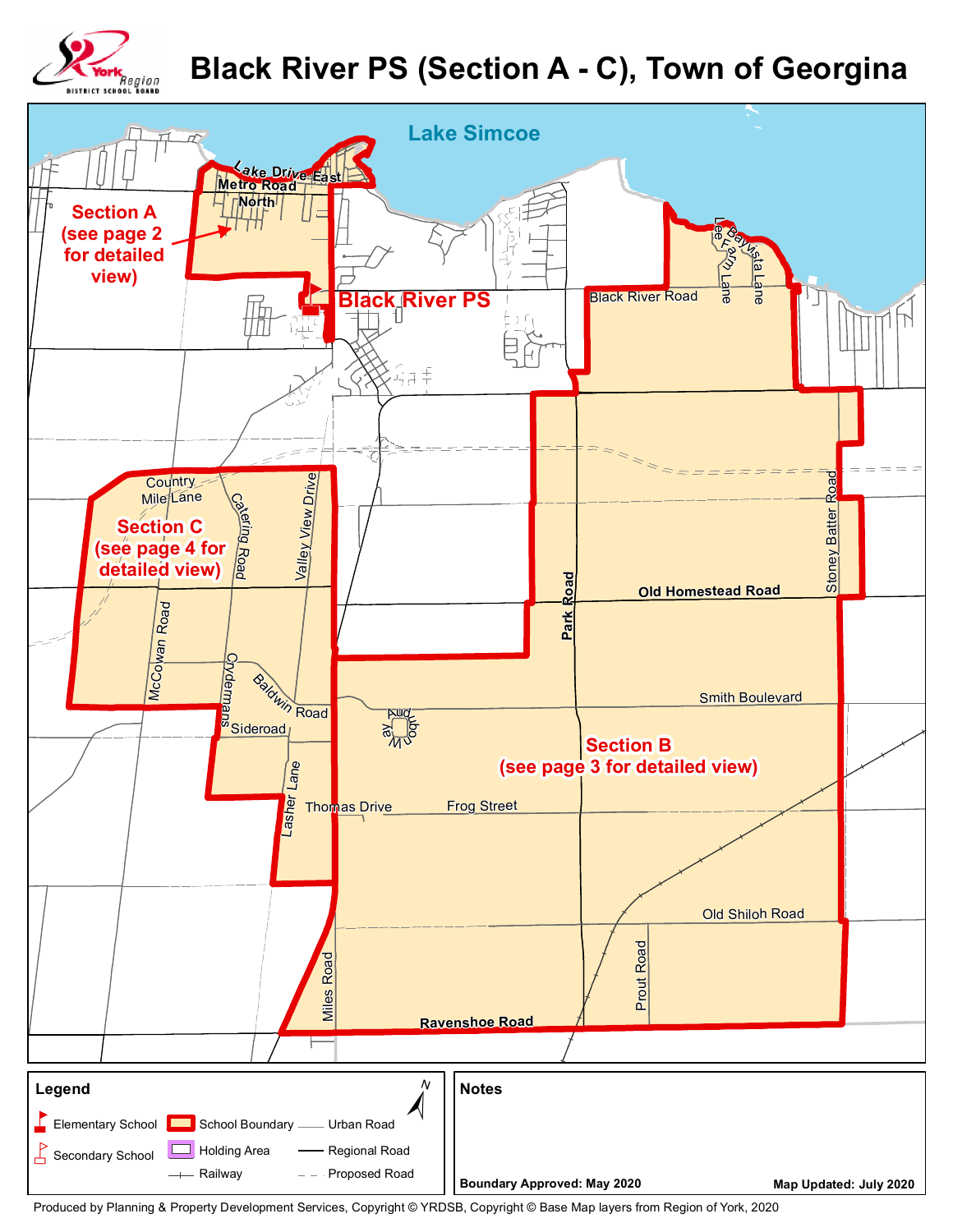

## **Black River PS (Section A), Town of Georgina**

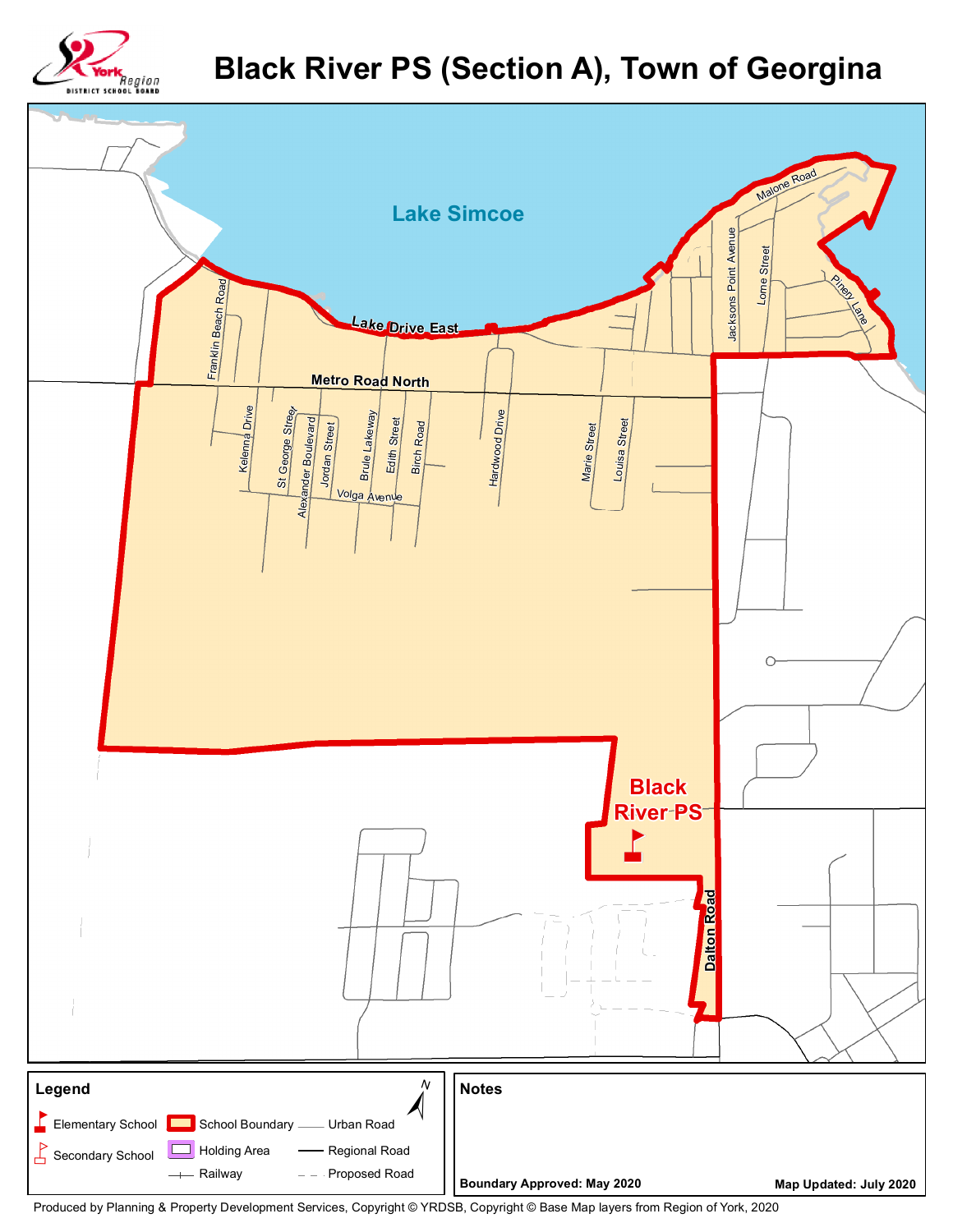

## **Black River PS (Section B), Town of Georgina**